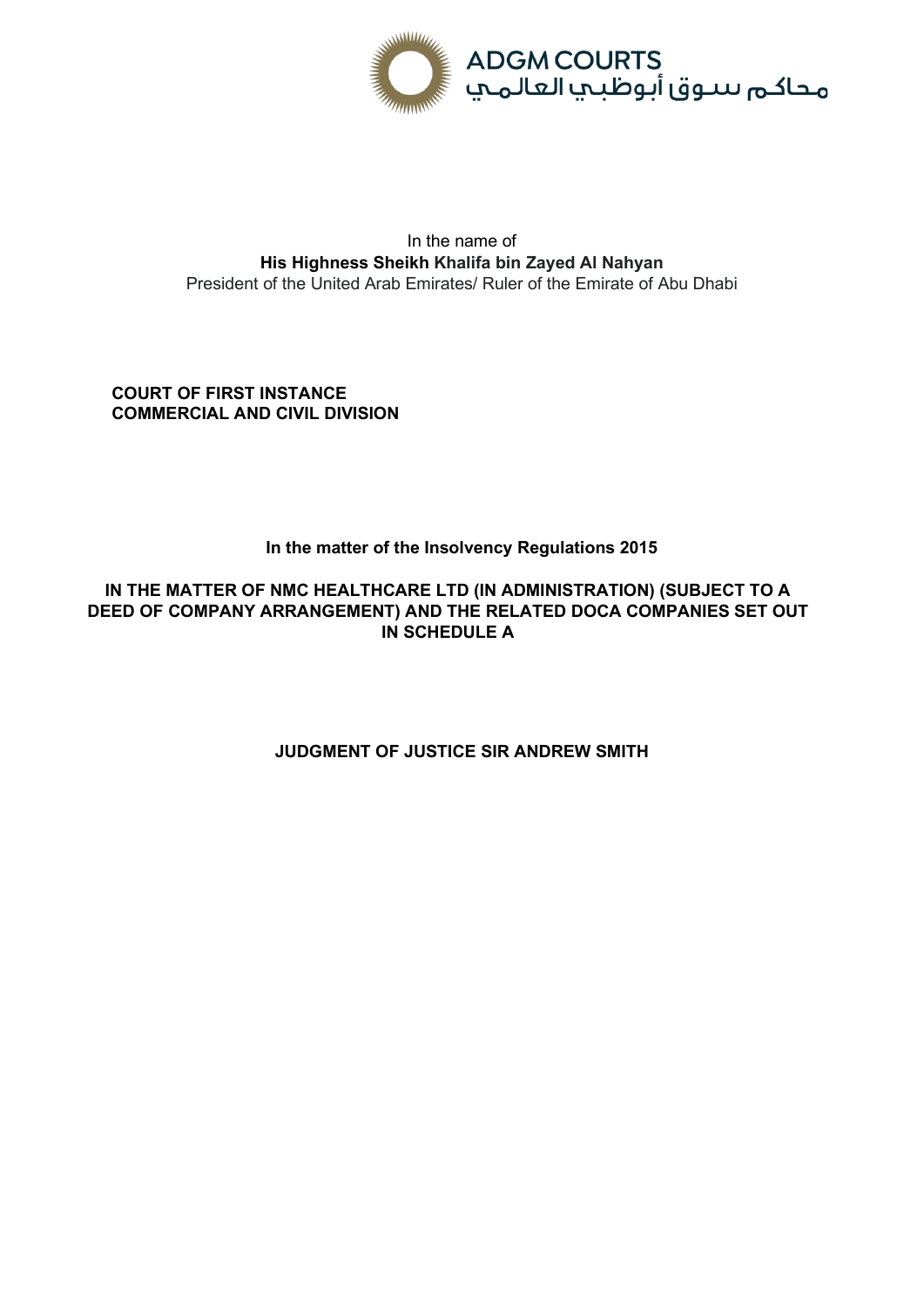

| <b>Neutral Citation:</b>           | [2022] ADGMCFI 0002                                                                                                                                                                                                                                                                                                                                                                                                                                                        |
|------------------------------------|----------------------------------------------------------------------------------------------------------------------------------------------------------------------------------------------------------------------------------------------------------------------------------------------------------------------------------------------------------------------------------------------------------------------------------------------------------------------------|
| Before:                            | <b>Justice Sir Andrew Smith</b>                                                                                                                                                                                                                                                                                                                                                                                                                                            |
| <b>Decision Date:</b>              | 1 April 2022                                                                                                                                                                                                                                                                                                                                                                                                                                                               |
| Decision:                          | Application for declarations granted.                                                                                                                                                                                                                                                                                                                                                                                                                                      |
| <b>Hearing Date(s):</b>            | 21 October 2021; 31 March 2022.                                                                                                                                                                                                                                                                                                                                                                                                                                            |
| Date of Orders:                    | 1 April 2022                                                                                                                                                                                                                                                                                                                                                                                                                                                               |
| <b>Catchwords:</b>                 | Deeds of Company Arrangement; Exercise of discretion to<br>grant declarations to facilitate the recognition and enforcement<br>of the DOCAs in other jurisdictions                                                                                                                                                                                                                                                                                                         |
| <b>Legislation Cited:</b>          | Insolvency Regulations 2015<br>ADGM Courts, Civil Evidence, Judgments, Enforcement and<br><b>Judicial Appointments Regulations</b>                                                                                                                                                                                                                                                                                                                                         |
| <b>Cases Cited:</b>                | Padden v Arbuthnot Pensions & Investments Ltd, [2004]<br>EWCA Civ 582<br>Financial Services Authority v Rourke, [2001] EWHC 704<br>(Ch.)<br>Egeneonu v Egeneonu, [2017] EWHC 43 (Fam.)                                                                                                                                                                                                                                                                                     |
| <b>Case Number:</b>                | ADGMCFI-2020-020                                                                                                                                                                                                                                                                                                                                                                                                                                                           |
| <b>Parties and representation:</b> | <b>Applicants:</b><br>Mr Richard Dixon Fleming and Mr Benjamin Thom Cairns,<br>acting as joint administrators of NMC Healthcare LTD (in<br>administration) (subject to a deed of company arrangement)<br>(LTD) and the other companies set out in Schedule A (DOCA<br>Companies); and as deed administrators of LTD and the DOCA<br>Companies<br><b>Representation:</b><br>Mr Tom Smith QC and Mr Adam Al-Attar, instructed by Quinn<br>Emanuel Urquhart & Sullivan UK LLP |

#### **JUDGMENT**

- 1. The Applicants are the Joint Administrators ("**JAs**") of the Deeds of Company Arrangement ("**DOCAs**") of 35 companies, registered in the Abu Dhabi Global Market ("**ADGM**"), which were placed into administration by order of this Court made on 27 September 2021. The 35 companies entered into DOCAs, which were executed on 21 September 2021. Amended DOCAs were executed for four of the 35 companies on 27 October 2021. Pursuant to the DOCAs and the amended DOCAs, re-structuring arrangements for the Group were implemented on 25 March 2022. (Hereinafter in this judgment, when I refer to DOCAs, I include the amended DOCAs.)
- 2. The JAs have applied to this Court for declarations that the DOCAs have been duly executed in accordance with the applicable provisions of the *Insolvency Regulations 2015* (as amended) of the ADGM ("**IR**"), and as to their effect.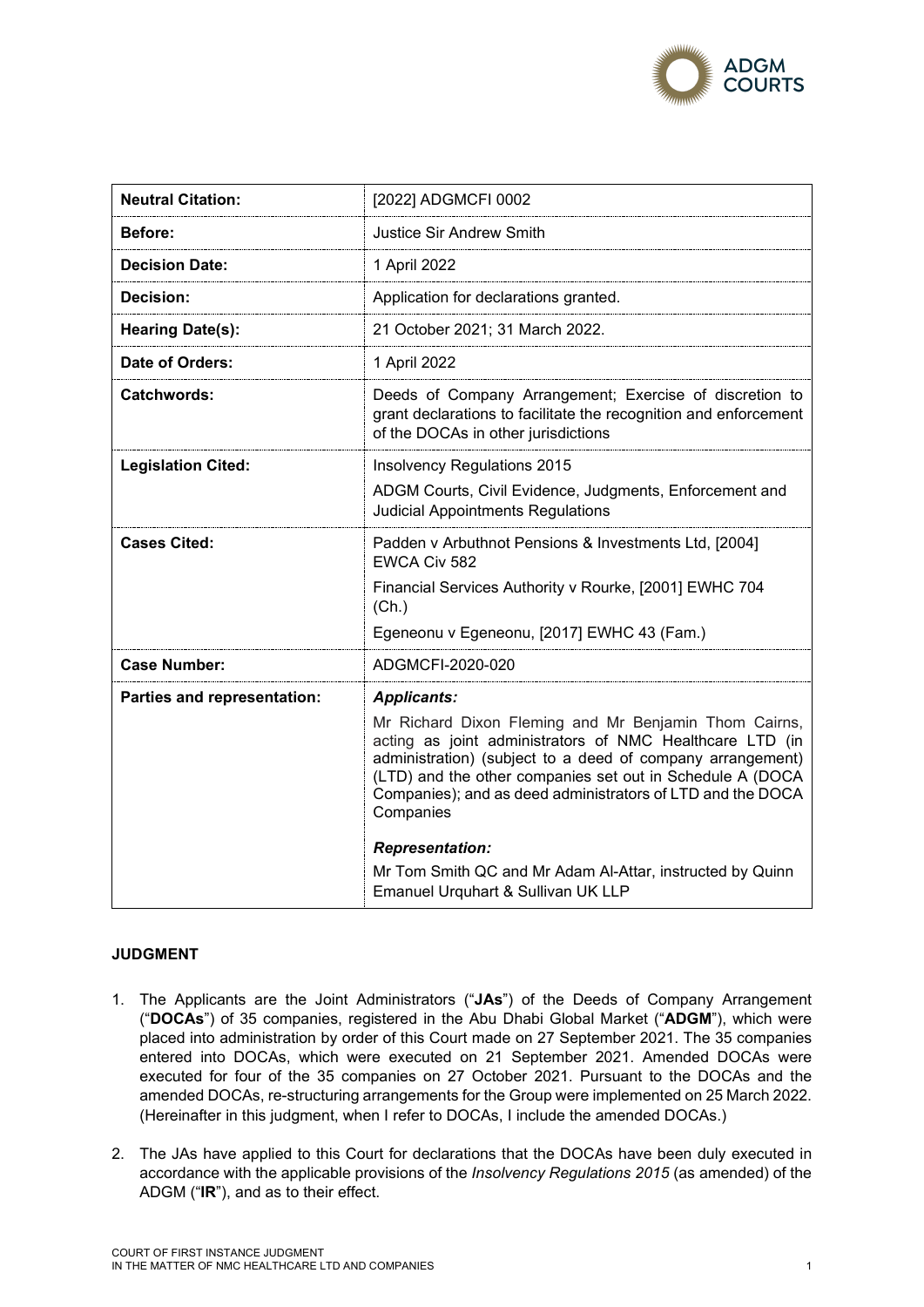

- 3. All the DOCAs include express provisions (i) that the "*agreement and any non-contractual obligations arising out of or in connection with it shall be governed by and construed in accordance with the laws of ADGM*"; (ii) that "[t]*he courts of the ADGM have exclusive jurisdiction to settle any dispute arising out of or in connection with this Deed and/or the Restructuring (including a dispute relating to the existence, validity or termination of this Deed or any non-contractual obligation arising out of or in connection with this Deed)* …"; and (iii) that "*the parties, the Deed Company Creditors, and the Related DOCA Creditors agree that the courts of ADGM are the most appropriate and convenient courts to settle Disputes and accordingly no party bound by this Deed will argue to the contrary*". (It is not necessary to set out in this judgment the definitions of various terms that are used in these provisions.)
- 4. The JAs have applied for the declarations in order to facilitate the recognition and enforcement of the DOCAs in other jurisdictions. Their purpose is not to modify, alter or expand their effect. Nor is their purpose to detract in any way from the rights of creditors and members of the companies to make an application to the Court under the IR challenging the conduct of the JAs.
- 5. I have jurisdiction to make the declarations sought under article 13(7) of the Law No. 4 of 2013, as amended by Law No. 12 of 2020 (the "**Founding Law**"). To my mind, the application falls within article 13(7)(a), being in respect of civil or commercial claims involving ADGM Establishments (sc. the 35 companies); within article 13(7)(b), being in respect of civil or commercial claims arising out of contracts or transactions entered into, executed or performed in whole or in part in ADGM (sc. the DOCAs); and within article 13(7)(d), being in respect of requests or claims which the Court has jurisdiction to consider under section 16(2)(b) of the A*DGM Courts, Civil Evidence, Judgments, Enforcement and Judicial Appointments Regulations, 2015* and rule 2(2) of the Divisions and Jurisdiction (Court of First Instance) Rules, 2015. This being so, I need not, and do not, decide whether I would also have jurisdiction under section 95(7) of IR.
- 6. This leads to the question whether, in all the circumstances, I should make declarations for the purpose for which the JAs seek them. The power of courts to grant declarations is a discretionary power, which is not circumscribed by any rule or statute: see *Padden v Arbuthnot Pensions & Investments Ltd, [2004] EWCA Civ 582* at para 19. The Court will be particularly cautious about exercising its power in cases, such as this, where it has not had the advantage of full adversarial argument about the questions before it, but such argument is not an absolute requirement. If the court does not have it, there is a heavy responsibility both on the applicant and its representatives and on the court to examine carefully whether declaratory relief is justified, and if so its terms. Here, I was assisted by careful and balanced submissions from Mr Tom Smith QC and Mr Adam Al-Attar for the JAs, for which I am grateful.
- 7. Of course, a court will not exercise the discretion to make a declaration unless it considers that it will serve some useful purpose: see *Financial Services Authority v Rourke, [2001] EWHC 704 (Ch.)*  Typically, and in general, this will mean that there should be a real and present dispute between parties before the court about a legal right, if not one giving rise to a present cause of action, but this is not a requirement either for the court to have jurisdiction to make a declaration or for exercising it.
- 8. In this case, there is no such dispute. I do, however, conclude that declaratory relief is likely to serve a useful purpose. In *Egeneonu v Egeneonu, [2017] EWHC 43 (Fam.)*, Sir James Munby P expressed himself willing as a judge of the Family Division of the English High Court to exercise the jurisdiction to make a declaration as to the nature of an order made by that Division upon an application brought with a view to facilitate contemplated criminal proceedings in the English courts. (In the event, he rejected the application on its merits, but that does not detract from the authority of his views about when it might be appropriate to make a declaratory order).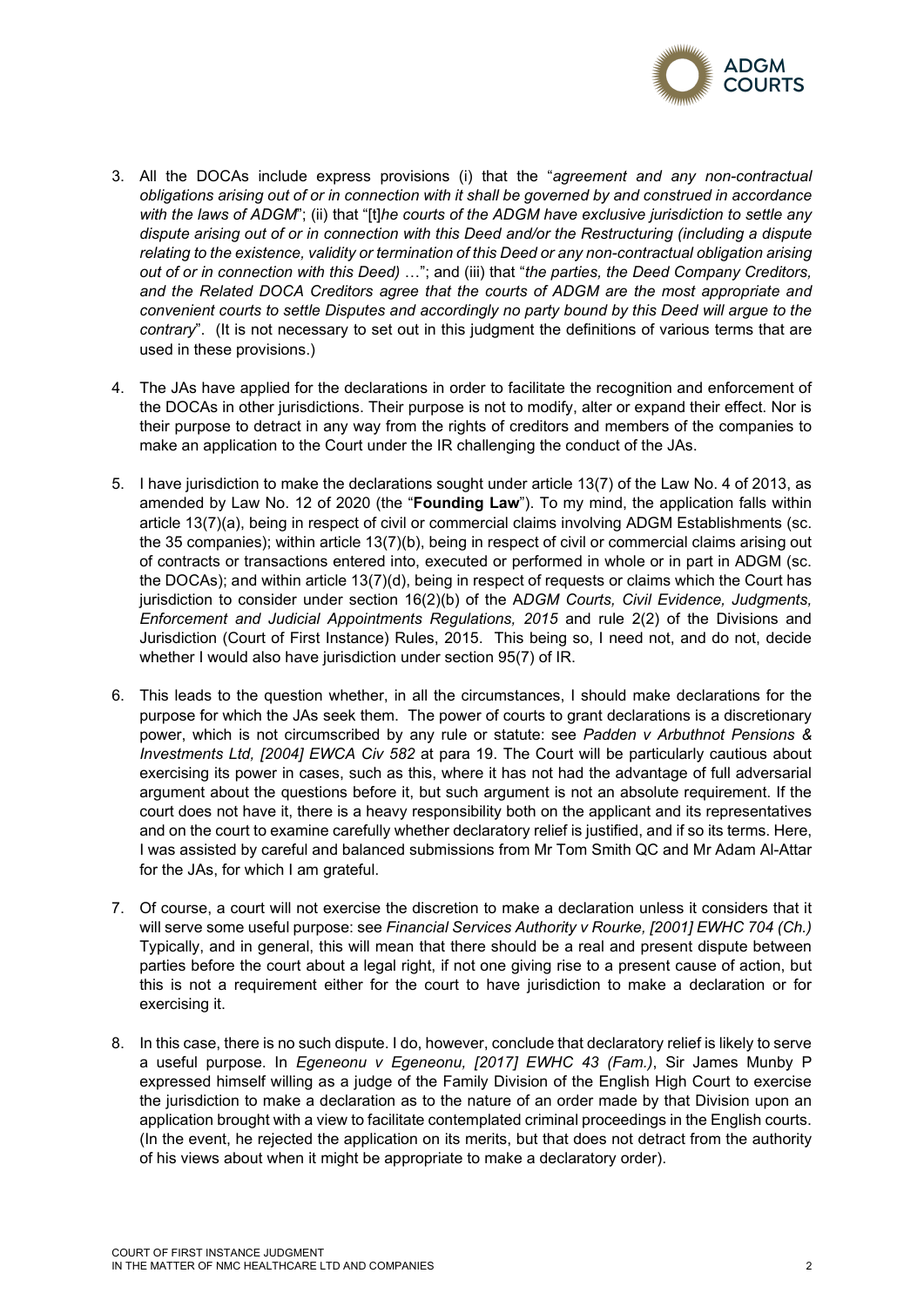

- 9. Here, comparably, the purpose is to facilitate the determination of potential disputes in other Courts, and I am persuaded that, in the circumstances of this case, it is proper for the ADGM Court to make declarations for that purpose. First, the administration orders were made under and in accordance with IR, an ADGM regulation. Secondly, this Court has, since 27 September 2020, been responsible for supervising the administration of the 35 companies. Thirdly, the DOCAs expressly provide that they are governed by and to be construed in accordance with the laws of the ADGM. Fourthly, the DOCAs provide that the Courts of the ADGM should have exclusive jurisdiction to determine disputes, including disputes about their validity. Given these considerations, if any other Court is nevertheless seized of any dispute concerning the DOCAs, it might well wish to be aware of the views of this Court.
- 10. I should make clear that, while the purpose of the application for the declaratory relief in this case, as in the *Egeneonu* case, is to facilitate proceedings or argument in courts, a declaration of this kind is not intended to bind them or to detract from their jurisdiction to make their own decisions on any applications before them as they see fit and in accordance with the applicable laws. This Court could not do that, and would not contemplate doing so. In the contrary, the purpose of this Court in granting declaratory relief on the application is to assist other courts and authorities in reaching their own decisions on cases that might come before them about the efficacy and effect of the DOCAs by setting out what this Court understands and determines to be their standing and effect. I was satisfied that there was sufficient prospect that it might so assist to justify the declarations sought, provided that I was also satisfied of their merits.
- 11. I was satisfied that, in principle and subject to careful wording, the declarations for which the JAs applied were justified on their merits. I shall not in this judgment explain why I decided that I should grant declarations in the terms of those in my order: my thinking about this will be sufficiently apparent from the exchanges that I had with Mr Smith at hearings on 21 October 2021 and 31 March 2022. It suffices to reiterate that, as my order makes clear, my intention is that the declarations should faithfully reflect the effect and meaning of the DOCAs, and no more.



Issued by:

**Linda Fitz-Alan Registrar, ADGM Courts 1 April 2022**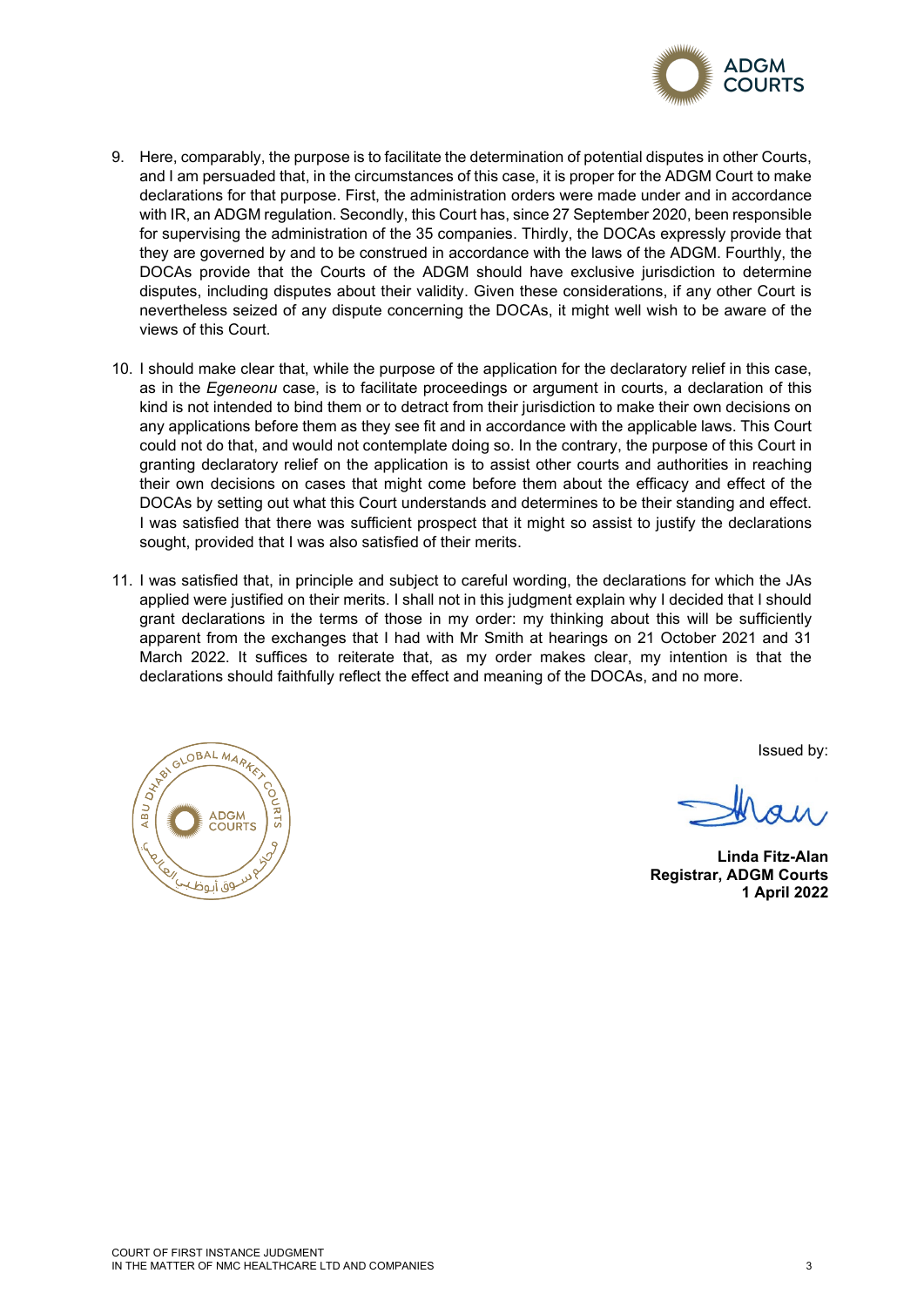

# **SCHEDULE A**

### **THE DOCA COMPANIES**

#### **(all subject to a deed of company arrangement)**

1. **NMC Healthcare LTD** (with company number 000004210), including its Dubai branch with license no. 610400 (in administration)

(formerly known as N.M.C Health Care (L.L.C), with license no. 610400)

# *Related DOCA (IVF Amendment) Companies*

2. **Eve Fertility Center LTD** (with company number 000004206), including its branch Eve Fertility Center LTD – SHJ.BR, with license no. 539107 (in administration)

(formerly known as Eve Fertility Center L.L.C, with license no. 539107)

3. **Fakih IVF Fertility Center LTD** (with company number 000004224), including its branches Fakih IVF Fertility Center LLC – Branch 3, with license no. CN-1360709-3, and Fakih IVF Fertility Center LLC – Branch 4 with license no. CN-1360709-4 (in administration)

(formerly known as Fakih IVF Fertility Center L.L.C., with license no. CN-1360709)

4. **Fakih IVF LTD** (with company number 000004220), including its Dubai branch with license no. 666849 (in administration) (formerly known as Fakih IVF L.L.C, with license no. 666849)

### *Related DOCA (No IVF Amendment) Companies*

5. **Bait Al Shifaa Pharmacy LTD** (with company number 000004236), including its branches Bait Al Shifaa Pharmacy LLC Dubai Branch- Jafza, with commercial license no. 164999 and Bait Al Shifaa Pharmacy – Dubai Branch, with license no. 224351 (in administration)

(formerly known as Bait Al Shifaa Pharmacy (L L C), with license no. 224351)

6. **Grand Hamad Pharmacy LTD** (with company number 000004238), including its branch Grand Hamad Pharmacy LTD, with license no. 607766 (in administration)

(formerly known as Grand Hamad Pharmacy LLC, with license no. 607766)

7. **Hamad Pharmacy LTD** (with company number 000004209), including its branch Hamad Pharmacy LTD, with license no. 118795 (in administration)

(formerly known as Hamad Pharmacy L.L.C, with license no. 118795)

8. **N M C Provita International Medical Center LTD** (with company number 000004240), including its branches N M C Provita International Medical Centre L.L.C. – Branch 1, with license no. CN-1194307-1, Provita International Medical Centre L.L.C. – Branch 2, with license no. CN-1194307-2, and N M C Provita International Medical Centre L.L.C. – Branch 3, with license no. CN-1194307-3 (in administration)

(formerly known as N M C Provita International Medical Center L.L.C., with license no. CN-1194307)

9. **N M C Royal Hospital LTD** (with company number 000004225), including its branches NMC Clinic (BR of NMC Royal Hospital LLC), with license no. 814785, NMC Polyclinic Branch of NMC Hospital LLC, with license no. 163880, NMC DIC Clinic and Pharmacy (BR of NMC Royal Hospital LLC), with license no. 860025, NMC Hospital (BR of NMC Royal Hospital LLC), with license no. 878386, and its Dubai branch with license no. 710432 (in administration)

(formerly known as N M C Royal Hospital L.L.C, with license no. 710432)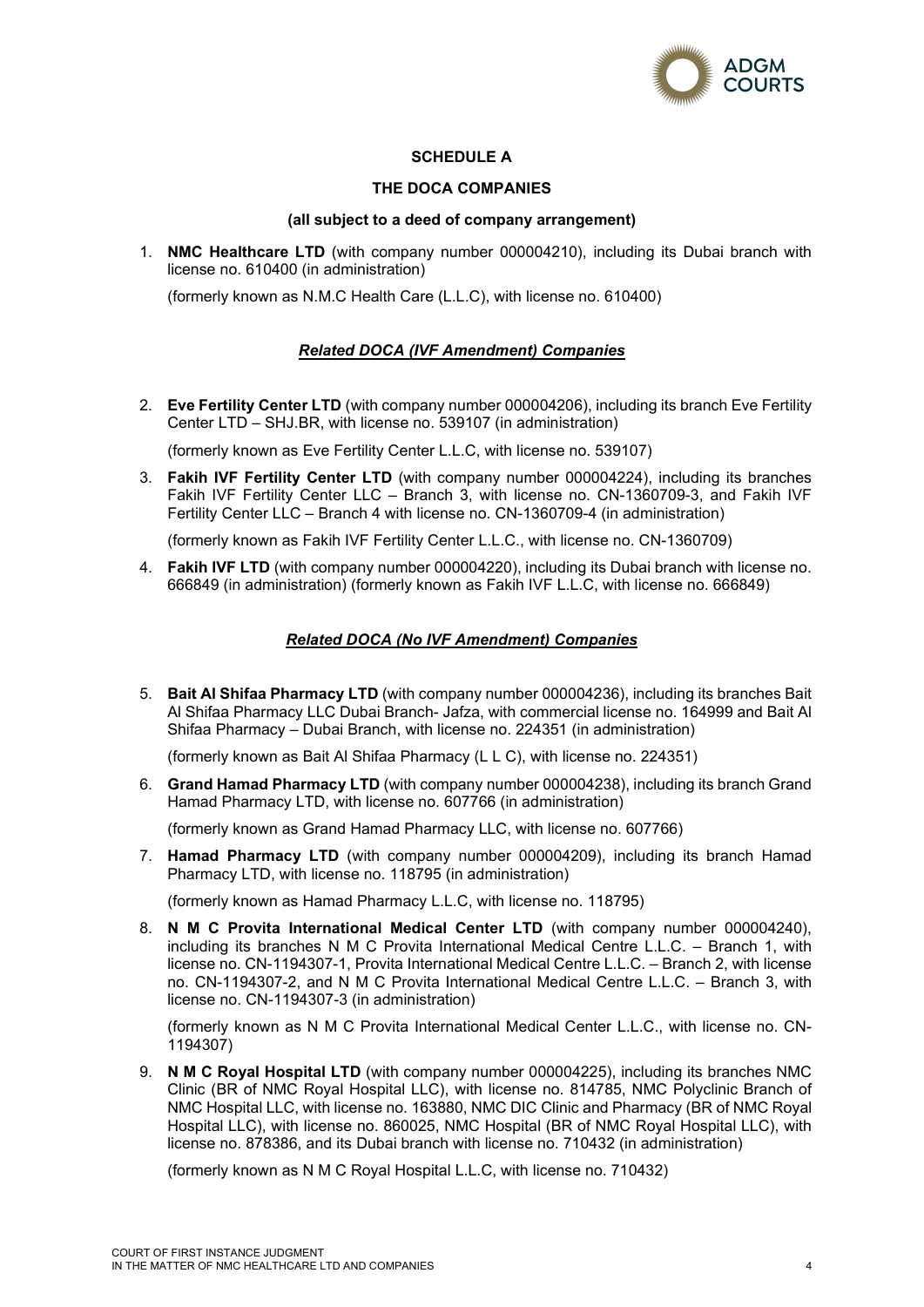

10. **NMC Royal Hospital LTD** (with company number 000004237), including its branch Al Zahra Pvt. Hospital Company LTD – SHJ.BR, with license no. 16506 (in administration)

(formerly known as Al Zahra Pvt. Hospital Company Limited, with license no. 16506)

11. **N M C Royal Hospital LTD** (with company number 000004245) (in administration)

(formerly known as N M C Royal Hospital L.L.C., with license no. CN-2015786)

12. **N M C Royal Medical Centre LTD** (with company number 000004197), including its branches NMC Royal Medical Centre LLC – Branch (Shahama), with license no. CN- 2912685, and NMC Royal Medical Centre LLC –Branch (Karama), with license no. CN-2895125, and NMC Royal Medical Centre LLC –Branch 1 (Abu Dhabi), with license no. CN-2150457-1 (in administration)

(formerly known as N M C Royal Medical Centre L.L.C., with license no. CN-2150457)

- 13. **N M C Specialty Hospital LTD** (with company number 000004217) (in administration) (formerly known as NMC Specialty Hospital- LLC, with license no. CN-1026386)
- 14. **N.M.C Specialty Hospital LTD** (with company number 000004241), including its Dubai branch with license no. 562359 (in administration)

(formerly known as N M C Specialty Hospital (LLC), with license no. 562359)

15. **New Medical Centre LTD** (with company number 000004214), including its Dubai branch with license no. 127562 (in administration)

(formerly known as New Medical Centre L.L.C, with license no. 127562)

16. **New Medical Centre LTD** (with company number 000004216), including trading in Ras Al Khaimah as NMC Royal Dental Centre under license no. 38678, NMC Royal Medical Centre, under license no. 21518 and NMC Royal Pharmacy, under license no. 21669 and including its branches New Medical Centre Ajman LLC-BR, with license no. 95454, New Medical Centre L.L.C – Branch of Abu Dhabi 2, with license no. CN-1831682, New Medical Centre L.L.C.- Branch, with license no. 185190 and New Medical Centre LTD – SHJ.BR, with license no. 25954 (in administration)

(formerly known as New Medical Centre L L C, with license no. 25954)

17. **New Medical Centre Pharmacy LTD** (with company number 000004253), including its branch New Medical Centre Pharmacy – LLC – Al Ain – NMC – Branch 1, with license number CN-1135313-1 (in administration)

(formerly known as New Medical Centre Pharmacy - L.L.C – Al Ain – NMC, with license no. CN-1135313)

18. **New Medical Centre Pharmacy LTD** (with company number 000004255), including its branches New Medical Centre Pharmacy/Branch, with license no. 96634, New Medical Centre Pharmacy LLC NMC Branch 1, with license no. 766270 and New Medical Centre Pharmacy LTD – SHJ.BR, with license no. 608411 (in administration)

(formerly known as New Medical Centre Pharmacy LLC– N.M.C, with license no. 608411)

19. **New Medical Centre Specialty Hospital LTD** (with company number 000004228) (in administration)

(formerly known as New Medical Centre Specialty Hospital LLC, with license no. CN- 1135806)

20. **New Medical Centre Trading LTD** (with company number 000004218), including its branches New Medical Centre Trading LLC Branch 1, with license no. CN-1027356- 1, New Medical Centre Trading LLC Branch 2, with license no. CN-1027356-2, and New Medical Centre Trading LLC Branch 3, with license no. CN-1027356-3 (in administration)

(formerly known as New Medical Centre Trading L.L.C, with license no. CN-1027356)

21. **New Pharmacy Company LTD** (with company number 000004230), including its branches New Pharmacy Company WLL – Branch 1, with license no. CN-1029364- 1, New Pharmacy Company WLL – Branch 2, with license no. CN-1029364-2, New Pharmacy Company WLL – Branch 4, with license no. CN-1029364-4, New Pharmacy Company WLL – Branch 6, with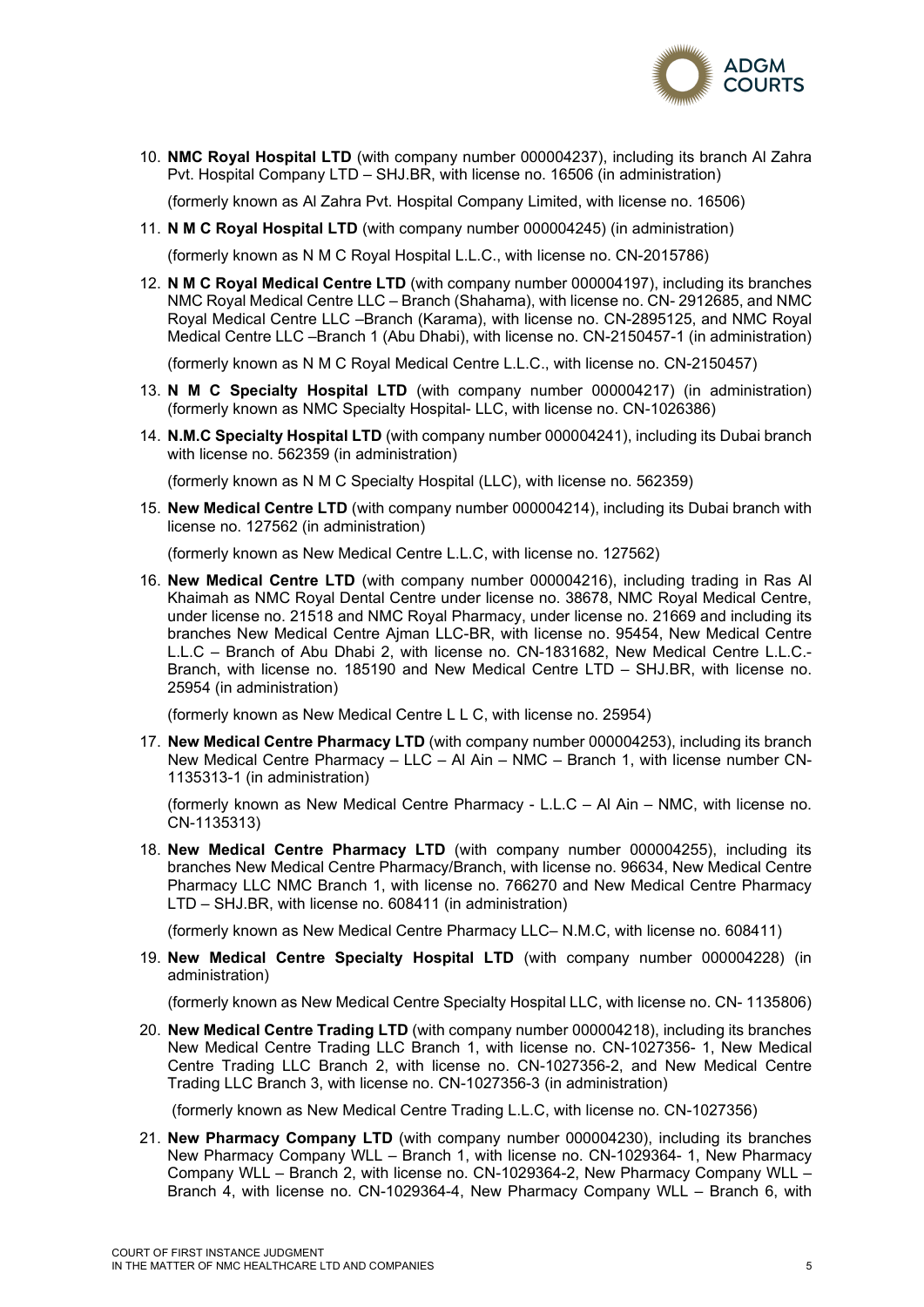

license no. CN-1029364-6, New Pharmacy Company WLL – Branch 7, with license no. CN-2914258, New Pharmacy Company WLL – Branch – (Shahama), with license no. CN-2936047, and New Pharmacy Company WLL – Branch 9, with license no. CN-2832792 (in administration)

(formerly known as New Pharmacy Company W L L, with license no. CN-1029364)

22. **New Sunny Medical Centre LTD** (with company number 000004202), including its branch New Sunny Medical Centre LTD – SHJ.BR, with license no. 556959 (in administration)

(formerly known as New Sunny Medical Centre LLC; N.M.C Medical Center L.L.C Shj. BR 2, with license no. 556959)

23. **NMC Royal Family Medical Centre LTD** (with company number 000004243) (in administration)

(formerly known as NMC Royal Family Medical Centre L.L.C., with license no. CN- 1491505)

24. **NMC Royal Women's Hospital LTD** (with company number 000004235), including its branch Cooper Health Clinic 1 – Dubai Branch, with license no. 689748 (in administration)

(formerly known as NMC Royal Womens Hospital LL.C., with license no. CN-1532709)

25. **NMC Trading LTD** (with company number 000004233), including its branches NMC Trading LLC Branch-DXB, with license no. 637024, NMC Trading LLC (Branch) – DXB, with license no. 755519, NMC Trading LLC Branch-Ajman, with license no. 57474, NMC Trading LLC RAK Branch, with license no. 32957, NMC Trading LLC (Branch)-Fujairah, with license no. 14167, and its Dubai branch license no. 207104 (in administration)

(formerly known as NMC Trading L L C, with license no. 207104)

26. **Reliance Information Technology LTD** (with company number 000004234) (in administration)

(formerly known as Reliance Information Technology.LLC, with license no. CN-1031535)

27. **Sharjah Pharmacy LTD** (with company number 000004239), including its branch Sharjah Pharmacy LTD – SHJ.BR, with license no. 14966 (in administration)

(formerly known as Sharjah Pharmacy L.L.C, with license no. 14966)

- 28. **Sunny Al Buhairah Medical Centre LTD** (with company number 000004199), including its branch Sunny Al Buhairah Medical Centre LTD – SHJ.BR, with license no. 558052 (in administration) (formerly known as N.M.C MEDICAL CENTER L.L.C SHJ.BR and Sunny Al Buhairah Medical Centre LLC, with license no. 558052)
- 29. **Sunny Al Nahda Medical Centre LTD** (with company number 000004232), including its branch Sunny Al Nahda Medical Centre LTD – SHJ.BR, with license no. 572409 (in administration)

(formerly known as N.M.C MEDICAL CENTER L.L.C SHJ.BR 4 and Sunny Al Nahda Medical Centre LLC, with license no. 572409)

30. **Sunny Dental Centre LTD** (with company number 000004198), including its branch Sunny Dental Centre LTD – SHJ.BR, with license no. 571311 (in administration)

(formerly known as N.M.C Dental Centre L.L.C and Sunny Dental Centre LLC, with license no. 571311)

31. **Sunny Halwan Speciality Medical Centre LTD** (with company number 000004204), including its branch Sunny Halwan Speciality Medical Centre LTD – SHJ.BR, with license no. 747560 (in administration)

(formerly known as Sunny Halwan Speciality Medical Centre LLC, with license no. 747560)

32. **Sunny Maysloon Speciality Medical Centre LTD** (with company number 000004205), including its branch Sunny Maysloon Speciality Medical Centre LTD– SHJ.BR, with license no. 751420 (in administration)

(formerly known as Sunny Maysloon Speciality Medical Centre L.L.C, with license no. 751420)